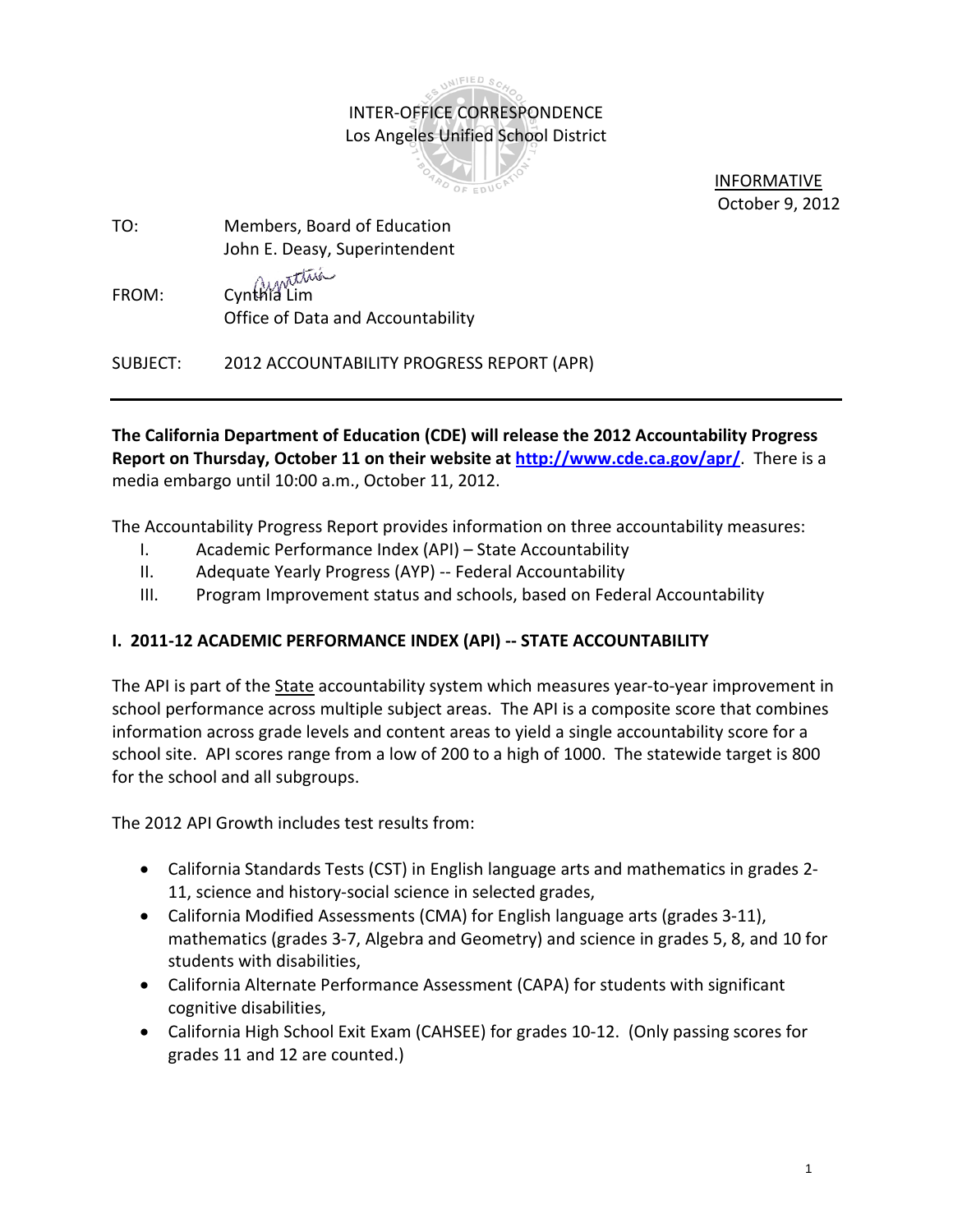#### **LAUSD Districtwide API**

**The Districtwide API grew by 16 points in 2012, the fifth consecutive year of double digit growth.** LAUSD's API growth was 745 in 2012, up 16 points from the base of 729.

| 1001 - 1. ATT DUSC 0110 OTOWER TOF LAOSD |             |        |                         |  |  |  |  |
|------------------------------------------|-------------|--------|-------------------------|--|--|--|--|
| Year                                     | <b>Base</b> | Growth | Growth<br><b>Points</b> |  |  |  |  |
| 2002-03                                  | 595         | 626    | 31                      |  |  |  |  |
| 2003-04                                  | 622         | 634    | $\overline{2}$          |  |  |  |  |
| 2004-05                                  | 633         | 649    | 16                      |  |  |  |  |
| 2005-06                                  | 649         | 658    | 9                       |  |  |  |  |
| 2006-07                                  | 655         | 664    | 9                       |  |  |  |  |
| 2007-08                                  | 662         | 683    | 21                      |  |  |  |  |
| 2008-09                                  | 681         | 694    | 13                      |  |  |  |  |
| 2009-10                                  | 693         | 709    | 16                      |  |  |  |  |
| $2010 - 11$                              | 709         | 728    | 19                      |  |  |  |  |
| $2011 - 12$                              | 729         | 745    | 16                      |  |  |  |  |

Table 1: *API Base and Growth for LAUSD*

**LAUSD's 16 growth points exceeded the state average of 10 points and was the highest among other urban school districts in California for the second year in a row.** San Bernardino had the next highest gains at 15 points followed by Santa Ana at 12 points.

| <b>School District</b> | 2010 API<br>Base | 2011 API<br>Growth | $2010 - 11$<br>Growth<br>Points | <b>2011 API</b><br><b>Base</b> | 2012 API<br>Growth | $2011 - 12$<br>Growth<br>Points |
|------------------------|------------------|--------------------|---------------------------------|--------------------------------|--------------------|---------------------------------|
| <b>LAUSD</b>           | 709              | 728                | $ 9\rangle$                     | 729                            | 745                | 16                              |
| San Bernardino         | 699              | 713                | 4                               | 7 I I                          | 726                | 15                              |
| Santa Ana              | 724              | 740                | 16                              | 742                            | 754                | 12                              |
| San Diego              | 785              | 798                | 13                              | 797                            | 808                | П                               |
| San Francisco          | 791              | 796                | 5                               | 796                            | 807                | п                               |
| <b>STATE</b>           | 768              | 778                | 10                              | 778                            | 788                | 10                              |
| Long Beach             | 759              | 766                | 7                               | 771                            | 781                | $\overline{10}$                 |
| Fresno                 | 711              | 717                | 6                               | 714                            | 724                | $\overline{10}$                 |
| San Jose               | 792              | 798                | 6                               | 797                            | 805                | 8                               |
| Sacramento             | 753              | 759                | 6                               | 760                            | 768                | 8                               |
| Pomona                 | 722              | 727                | 5                               | 724                            | 731                | 7                               |
| Oakland                | 718              | 726                | 8                               | 726                            | 730                | 4                               |
| Pasadena               | 758              | 759                |                                 | 758                            | 761                | 3                               |

Table 2: *API Base and Growth for Urban Districts in California*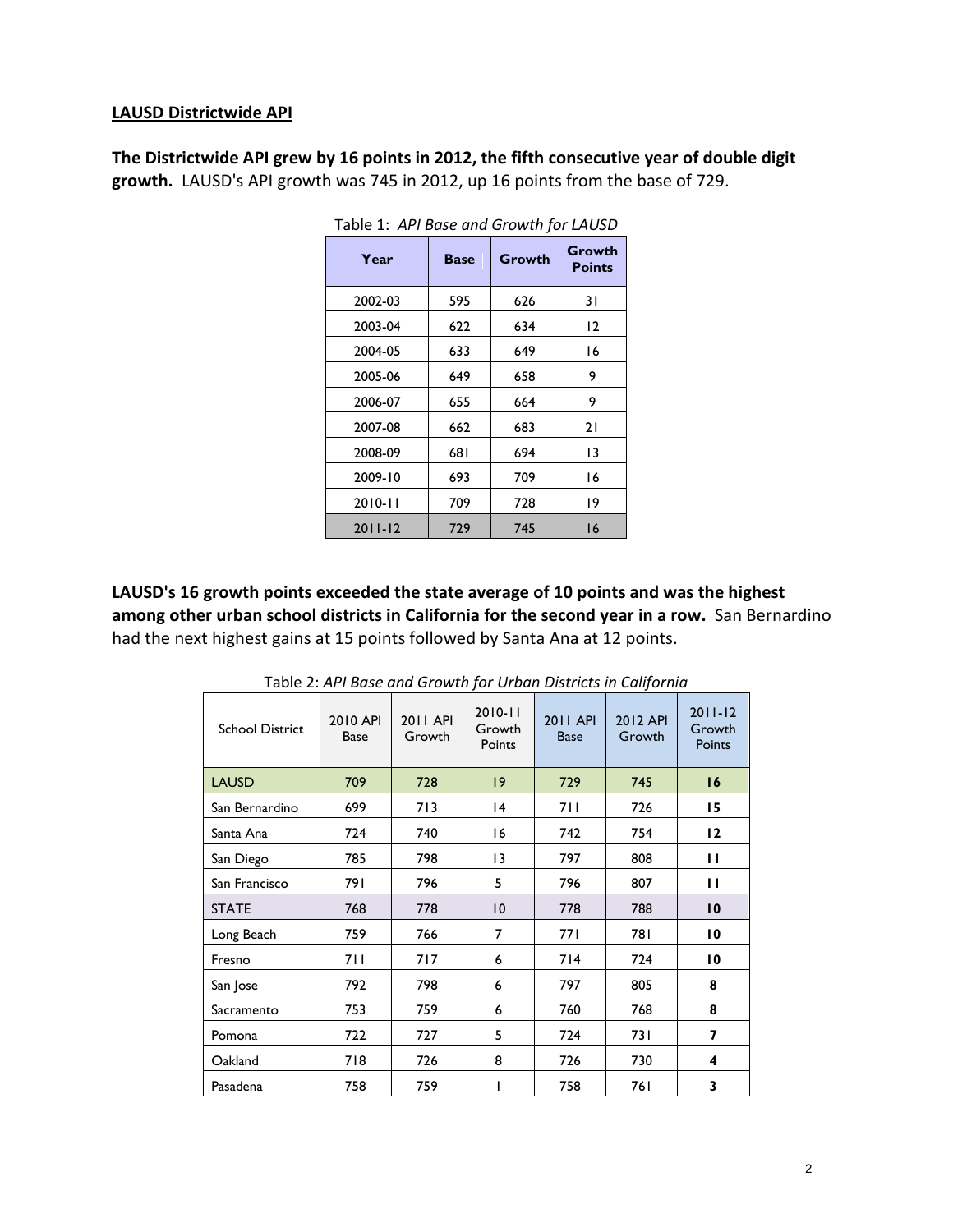

Figure 3: *2012 API Growth Points for Urban School Districts in California*

## **Schools Meeting Statewide Performance Target of 800**

The statewide target for API is 800 for all schools. When the API was introduced in 1999, only 4% (22 schools) scored 800 or above. The majority of schools (66%) scored below 550. Since 1999, the API has incorporated the California Standards Tests (CST), assessments for students with disabilities (CMA and CAPA), the California High School Exit Exam (CAHSEE) and expanded subject areas to Science and Social Science.

In 2012, the majority of schools scored above 750 on the API. A quarter of the District's schools scored between 750 and 799, and 37% scored 800 or above. Nine percent of schools (58 schools) scored below 650.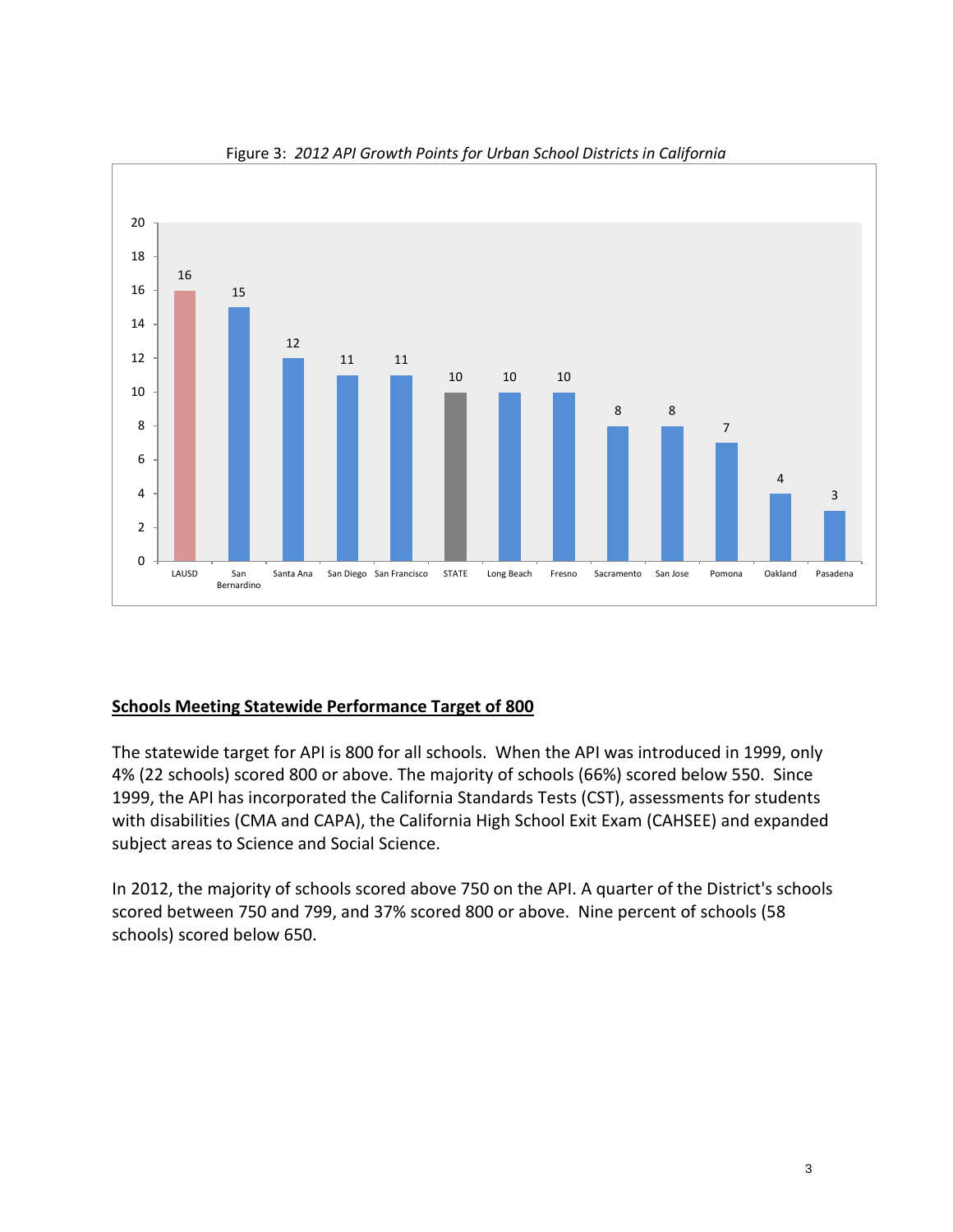

Figure 4: *Distribution of Scores on API since 1999*

Over 250 LAUSD schools attained API scores of 800 or above in 2012, with the majority of the schools at the elementary level. Fifteen middle schools had API scores of 800 or higher and six high schools reached 800 or higher.

|                           | 2001-02           | 2002-03 | 2003-04 | 2004-05 | 2005-06        | 2006-07 | 2007-08 | 2008-09        | 2009-10 | $2010 - 11$ | $2011 - 12$ |
|---------------------------|-------------------|---------|---------|---------|----------------|---------|---------|----------------|---------|-------------|-------------|
|                           | Number of Schools |         |         |         |                |         |         |                |         |             |             |
| Elementary                | 34                | 51      | 62      | 83      | 96             | 102     | 129     | 4              | 157     | 190         | 229         |
| Middle                    | 0                 | 0       |         |         | $\overline{2}$ | 3       | 8       | $\overline{0}$ | 12      | 13          | 15          |
| High School               | 0                 | 2       | 3       | 5       | 5              | 5       | 6       | 4              | 4       | 6           | 6           |
| All Schools               | 34                | 53      | 66      | 89      | 103            | 110     | 43      | 155            | 173     | 209         | 250         |
| <b>Percent of Schools</b> |                   |         |         |         |                |         |         |                |         |             |             |
| Elementary                | 8%                | 12%     | 14%     | 19%     | 21%            | 22%     | 28%     | 31%            | 34%     | 40%         | 47%         |
| Middle                    | 0%                | 0%      | 1%      | 1%      | 3%             | 4%      | 10%     | 13%            | 15%     | 16%         | 20%         |
| High School               | 0%                | 5%      | 6%      | 9%      | 8%             | 8%      | 9%      | 5%             | 5%      | 7%          | 6%          |
| All Schools               | 6%                | 10%     | 12%     | 16%     | 18%            | 18%     | 24%     | 25%            | 28%     | 32%         | 37%         |

Table 5: *Number and Percentage of LAUSD Schools Scoring 800 or Higher*

**\***Does not include small schools, options and independent charter schools.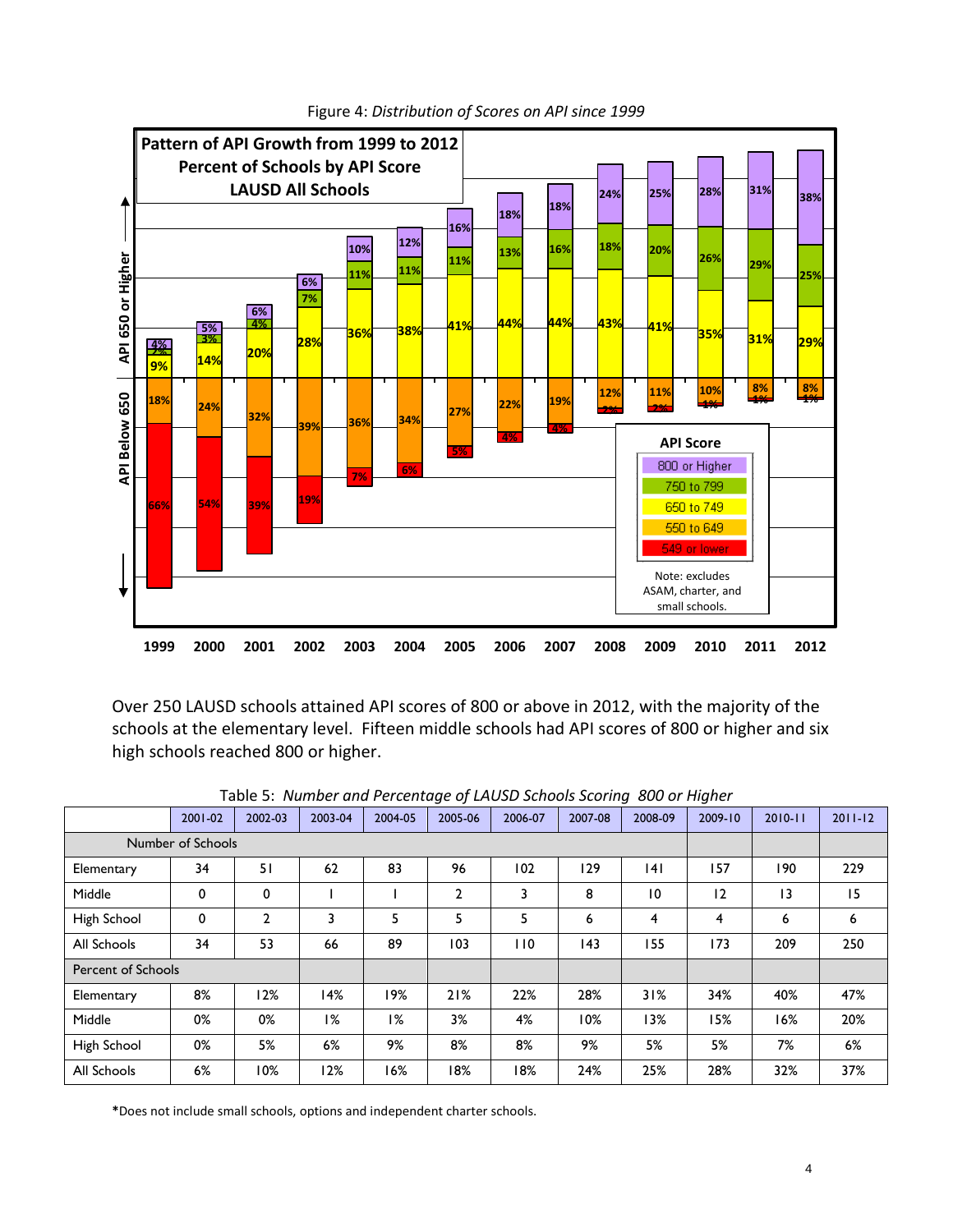Among the 172 independent charter schools in 2012 that received API scores and targets, 44% met the statewide performance goal of 800. The majority of the schools were at the elementary level (69%), followed by 33% at the middle school level and 22% at the senior high school level.

|             | # of Charter<br><b>Schools with API</b><br><b>Scores</b> | $# 800$ or<br>Above | % 800 or<br>Above |
|-------------|----------------------------------------------------------|---------------------|-------------------|
| Elementary  | 68                                                       | 47                  | 69%               |
| Middle      | 45                                                       | 15                  | 33%               |
| High School | 59                                                       | 13                  | 22%               |
| All Schools | 172                                                      | 75                  | 44%               |

#### **Subgroup Performance**

Growth API scores increased by double digits for all major subgroups except for American Indian or Alaska Native students which numbered less than 1,400 Districtwide. **Subgroup growth points exceeded the state average for all groups with the exception of American Indian and Alaska Native students.** African American students increased by 17 points, Latino students increased by 16 points, Asian students increased by 16 points and White students increased by 11 points. English learners also increased by 13 points, compared to 10 points statewide. Students with disabilities increased by 26 points compared to 14 points statewide.

|                                   |                                     |                     | <b>LAUSD</b>   | California               |                     |                |                          |  |  |
|-----------------------------------|-------------------------------------|---------------------|----------------|--------------------------|---------------------|----------------|--------------------------|--|--|
|                                   | # of<br><b>Students</b><br>in LAUSD | 2011<br><b>Base</b> | 2012<br>Growth | 2012<br>Growth<br>Points | 2011<br><b>Base</b> | 2012<br>Growth | 2012<br>Growth<br>Points |  |  |
| <b>ALL STUDENTS</b>               | 416,460                             | 729                 | 745            | 16                       | 778                 | 788            | $\overline{10}$          |  |  |
| African American                  | 36,627                              | 679                 | 696            | 17                       | 696                 | 710            | $\overline{14}$          |  |  |
| American Indian or Alaska Native  | 1,395                               | 747                 | 754            | $\overline{7}$           | 733                 | 742            | 9                        |  |  |
| Asian                             | 16,488                              | 893                 | 909            | 16                       | 898                 | 905            | 7                        |  |  |
| Filipino                          | 10,318                              | 848                 | 863            | 15                       | 859                 | 869            | $\overline{10}$          |  |  |
| Hispanic or Latino                | 312,515                             | 707                 | 723            | 16                       | 729                 | 740            | п                        |  |  |
| Pacific Islander                  | 1,443                               | 759                 | 792            | 33                       | 763                 | 775            | 12                       |  |  |
| White (not of Hispanic origin)    | 36,849                              | 863                 | 874            | $\mathbf{H}$             | 845                 | 853            | 8                        |  |  |
| Two or More Races                 | 600                                 | 786                 | 805            | 19                       | 836                 | 849            | 13                       |  |  |
| Socio-economically Disadvantaged  | 344,647                             | 712                 | 728            | 16                       | 726                 | 737            | п                        |  |  |
| English Learners                  | 197,134                             | 664                 | 677            | 13                       | 706                 | 716            | $\overline{10}$          |  |  |
| <b>Students with Disabilities</b> | 53,956                              | 528                 | 554            | 26                       | 593                 | 607            | 14                       |  |  |

Table 7: *API Growth by Subgroup, LAUSD and California*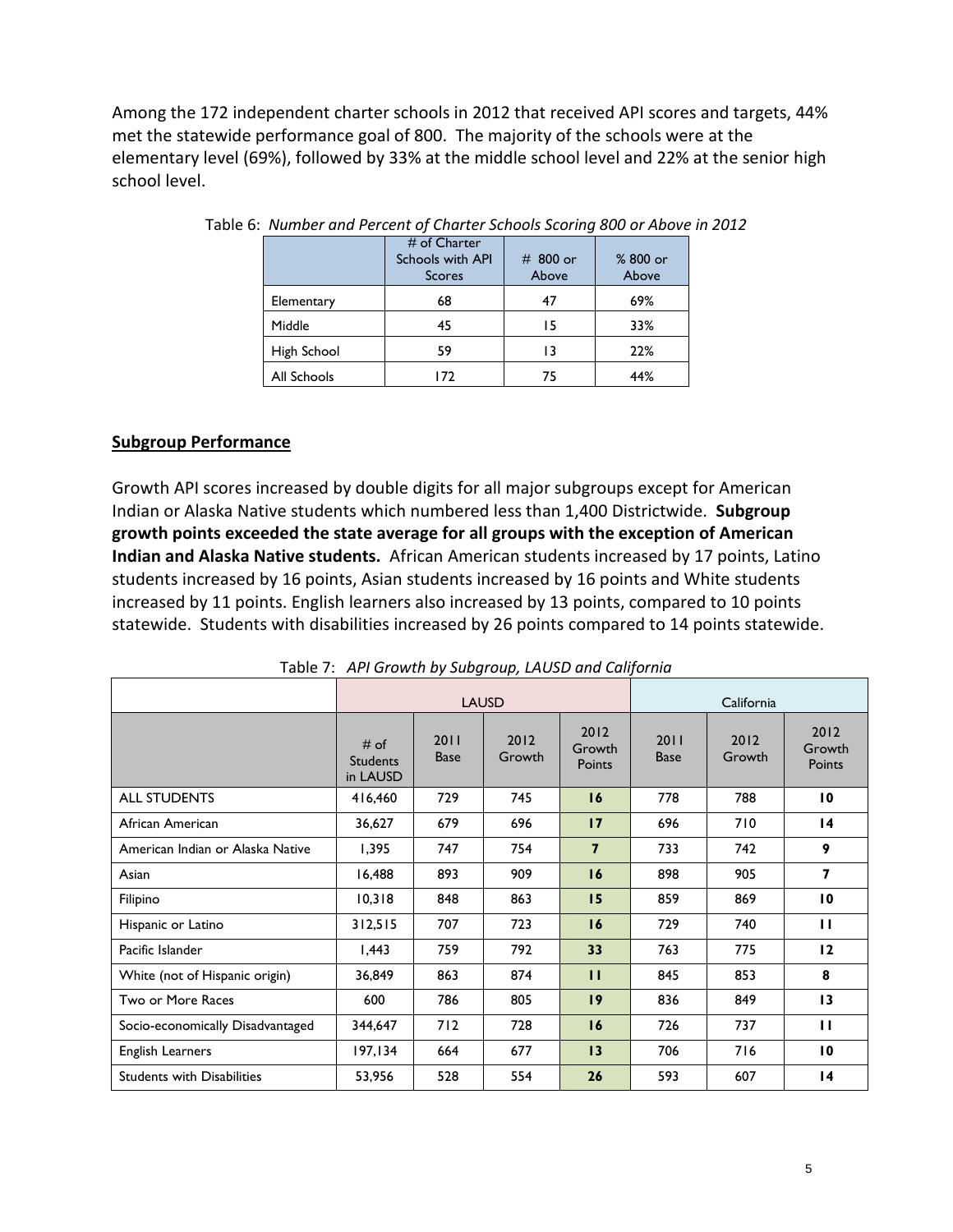The 26 growth points for students with disabilities was the highest since 2005-06 when API scores first included this subgroup.

|                                            | <b>API Growth Points</b> |                |             |                 |             |                |                 |                          |                 |                |
|--------------------------------------------|--------------------------|----------------|-------------|-----------------|-------------|----------------|-----------------|--------------------------|-----------------|----------------|
| <b>Subgroups</b>                           | $2002 -$<br>03           | $2003 -$<br>04 | 2004-<br>05 | $2005 -$<br>06  | 2006-<br>07 | $2007 -$<br>08 | 2008-<br>09     | 2009-<br>$\overline{10}$ | $2010 -$<br>п   | $2011 -$<br>12 |
| <b>ALL STUDENTS</b>                        | 31                       | 12             | 16          | 9               | 9           | 21             | 13              | 16                       | 19              | 16             |
| African American                           | 18                       | 4              | 15          | 9               | 8           | 19             | 16              | 21                       | 15              | 17             |
| American Indian or Alaska<br><b>Native</b> | 21                       | 4              | 30          | $-5$            | 4           | 24             | 10              | 20                       | 8               | 7              |
| Asian                                      | 20                       | 12             | 17          | 12              | 6           | 4              | $\mathbf{H}$    | 9                        | 9               | 16             |
| Filipino                                   | 24                       | 4              | 4           | $\mathbf{H}$    | 7           | 17             | П               | 7                        | 9               | 15             |
| Hispanic or Latino                         | 36                       | 15             | 17          | 9               | 9           | 22             | $\overline{13}$ | 16                       | 20              | 16             |
| Pacific Islander                           | 17                       | 8              | П           | 19              | П           | 5              | 15              | 9                        | 26              | 33             |
| White (not of Hispanic origin)             | 20                       | 9              | 18          | $\overline{10}$ | 2           | 17             | 12              | 18                       | $\overline{13}$ | $\mathbf{H}$   |
| Socio-economically<br>Disadvantaged        | 35                       | 4              | 17          | 8               | 9           | 21             | 4               | 16                       | 20              | 16             |
| <b>English Learners</b>                    | n/a                      | n/a            | n/a         | 0               | 5           | 18             | 8               | $\mathbf{H}$             | 20              | 13             |
| <b>Students with Disabilities</b>          | n/a                      | n/a            | n/a         | $\overline{2}$  | П           | 15             | 16              | 20                       | 26              | 26             |

Table 8: *API Growth Points by Subgroup Since 2002-03*

Five schools had API gains of 65 points or more in a single year. The school with the highest gain (excluding small schools and options schools) was Burbank Middle School with 100 points.

| <b>LOC</b> | School Name       | <b>ESC</b> | <b>BD</b> | Config.  | # Valid<br><b>Scores</b> | 2011<br><b>API Base</b> | 2012<br><b>API</b><br>Growth | 2011-12<br>Growth<br><b>Target</b> | 2011-12<br>Growth<br><b>Points</b> |
|------------|-------------------|------------|-----------|----------|--------------------------|-------------------------|------------------------------|------------------------------------|------------------------------------|
| 8066       | <b>BURBANK MS</b> | E          | 5         | 7-8      | 789                      | 694                     | 794                          | 5                                  | 100                                |
| 8721       | <b>JORDAN SH</b>  | ХP         |           | $9 - 12$ | 500                      | 515                     | 608                          | 14                                 | 93                                 |
| 6665       | <b>SHARP EL</b>   | N          | 6         | K-5      | 500                      | 724                     | 791                          | 5                                  | 67                                 |
| 7750       | ROOSEVELT HS ESP  | XP         | 2         | $9 - 12$ | 226                      | 581                     | 648                          | 11                                 | 67                                 |
| 8501       | LA HS ARTS @RFK   | ХP         |           | $9 - 12$ | 290                      | 659                     | 724                          | 7                                  | 65                                 |

Table 9: *Top Five Schools with Highest API Growth Points*

#### **Growth Targets**

The 2012 growth target for the school and each significant subgroup is 5% of the difference between the school's or subgroup's 2011 Base API and 800. The minimum growth target is five points until the school or subgroup reaches 800. Schools with a Base API of 800 or above must maintain a Growth API of at least 800. All significant subgroups at a school must meet their growth targets for a school to meet its API growth target.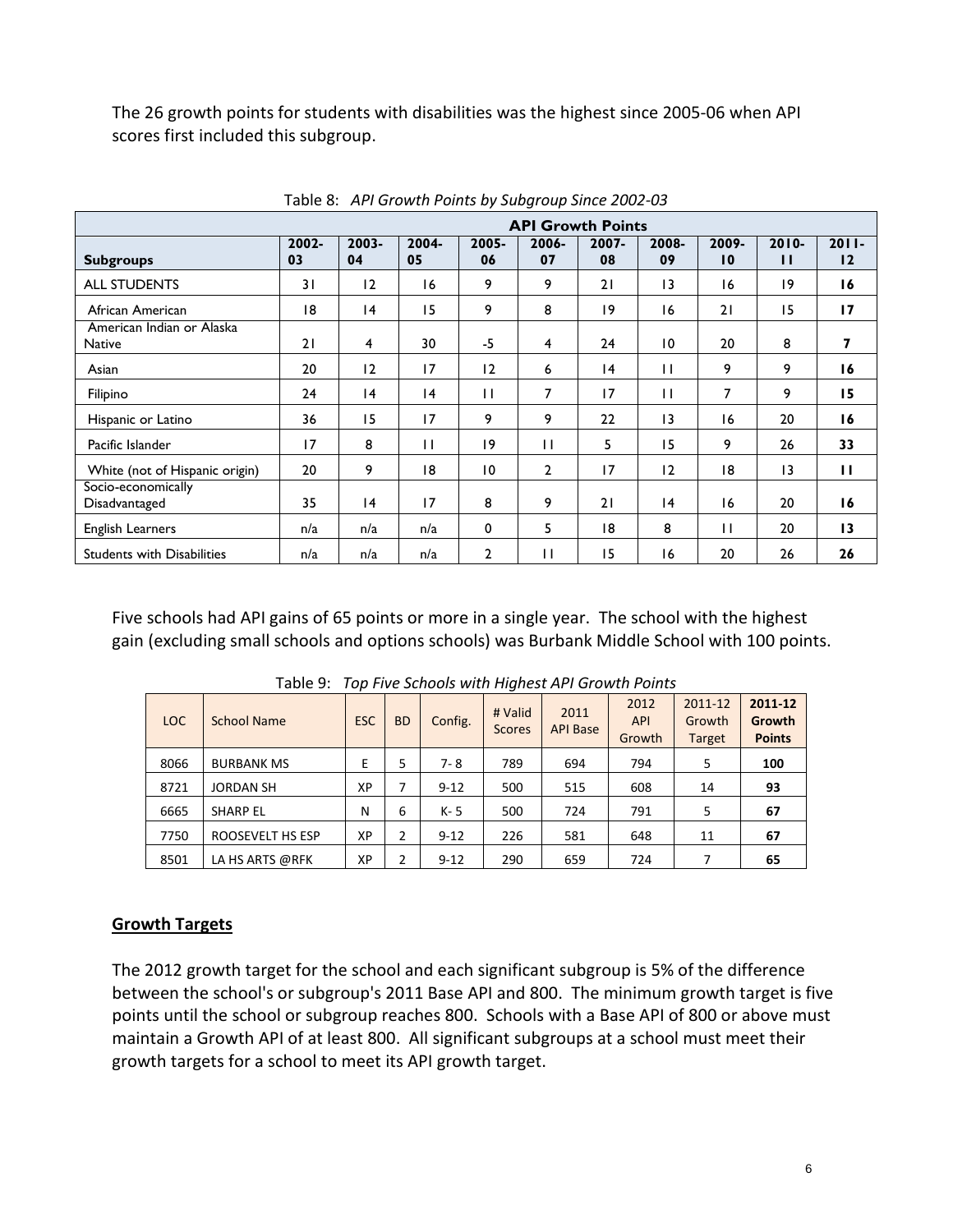Of the schools with API targets and scores, 56% of LAUSD schools met all API targets, both schoolwide and for all significant subgroups, compared to 52% for independent charter schools. Among elementary schools, 62% of LAUSD schools met all targets, 43% of middle schools and 37% of high schools met all targets. Among charter schools, 64% of elementary met all targets, 45% of middle schools and 52% of high schools met all targets.

|              | # of<br>schools | $#$ Met All<br><b>Targets</b> | % Met All<br><b>Targets</b> |
|--------------|-----------------|-------------------------------|-----------------------------|
| <b>LAUSD</b> |                 |                               |                             |
| Elementary   | 471             | 291                           | 62%                         |
| Middle       | 81              | 35                            | 43%                         |
| High School  | 92              | 34                            | 37%                         |
| All Schools  | 644             | 360                           | 56%                         |
| Charter      |                 |                               |                             |
| Elementary   | 50              | 32                            | 64%                         |
| Middle       | 42              | 19                            | 45%                         |
| High School  | 49              | 23                            | 47%                         |
| All Schools  | 141             | 74                            | 52%                         |

#### Table 10: *Number and Percent of Schools that Met All API Targets, LAUSD and Charter Schools*

\*Excludes small schools, options schools, Special Education centers and schools that did not have API targets.

Compared to last year, the percentage of LAUSD schools meeting all API targets decreased among elementary and middle schools and remained the same at high schools. Overall districtwide, the percentage of schools that met all targets declined from 60% to 56%.

Among charter schools, the percentage of schools meeting all targets decreased from 56% to 52%, with the largest percentage decrease among middle schools.

|              | $#$ of Schools |         |             |             | % Met All Targets |         |             |             |
|--------------|----------------|---------|-------------|-------------|-------------------|---------|-------------|-------------|
| <b>LAUSD</b> | 2008-09        | 2009-10 | $2010 - 11$ | $2011 - 12$ | 2008-09           | 2009-10 | $2010 - 11$ | $2011 - 12$ |
| Elementary   | 460            | 461     | 458         | 471         | 55%               | 55%     | 66%         | 62%         |
| Middle       | 78             | 80      | 80          | 81          | 8%                | 24%     | 45%         | 43%         |
| High School  | 75             | 77      | 79          | 92          | 28%               | 26%     | 37%         | 37%         |
| All Schools  | 613            | 618     | 617         | 644         | 46%               | 47%     | 60%         | 56%         |
| Charter      |                |         |             |             |                   |         |             |             |
| Elementary   | 34             | 48      | 41          | 50          | 68%               | 69%     | 63%         | 64%         |
| Middle       | 24             | 29      | 35          | 42          | 58%               | 55%     | 60%         | 45%         |
| High School  | 38             | 48      | 47          | 49          | 39%               | 50%     | 47%         | 47%         |
| All Schools  | 96             | 125     | 123         | 4           | 54%               | 58%     | 56%         | 52%         |

Table 11: *Number and Percent of Schools that Met All API Targets, 2008-09 to 2011-12*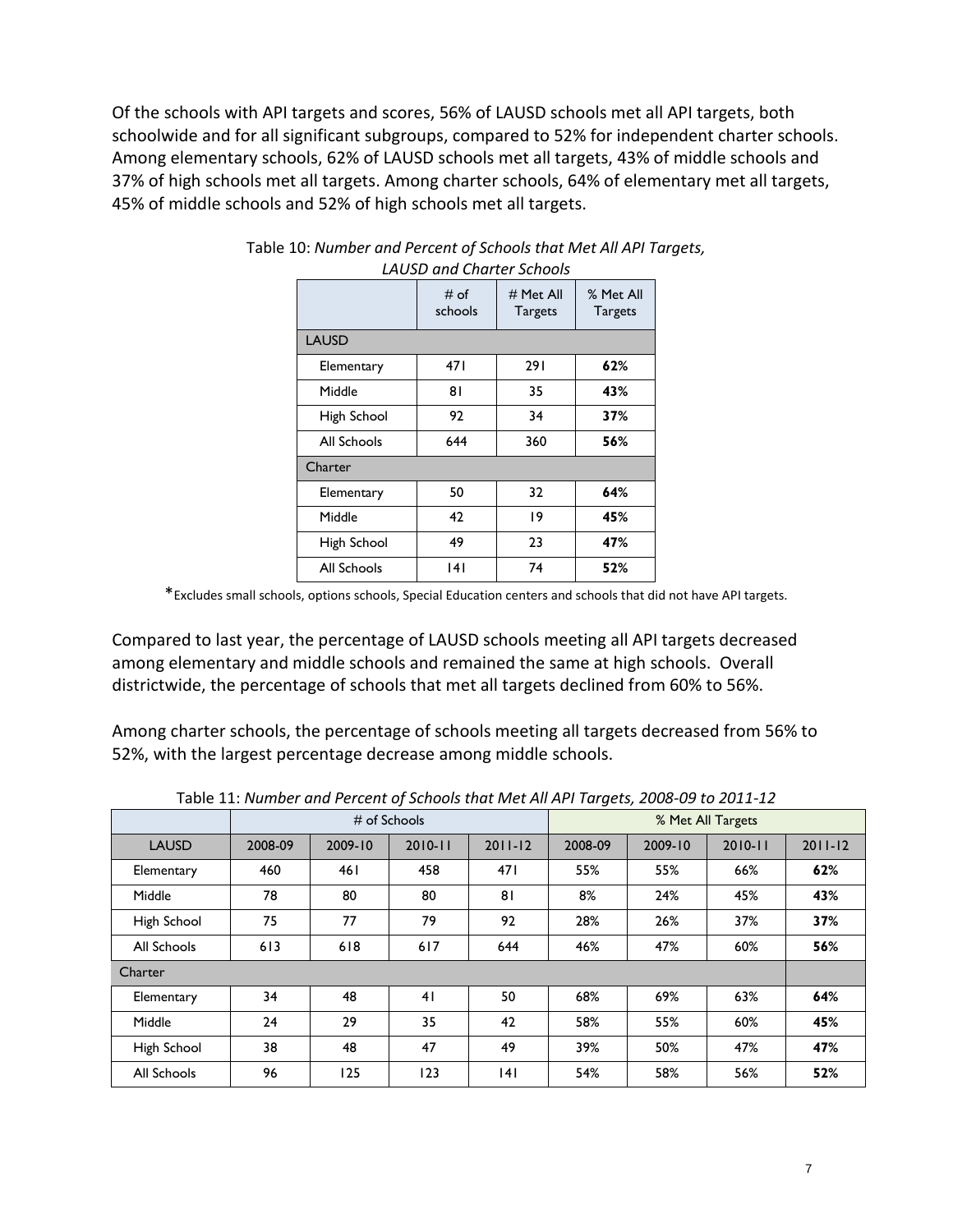Over the past five years, the District has introduced a variety of school reform, instructional models and school choice options. Since 2008-09, a subset of schools has been involved with various network partnerships. Additionally, the District has expanded the pilot school model and implemented Public School Choice. School Improvement Grants (SIG) and QEIA funds have been provided to low performing schools. The District has also implemented various school restructuring strategies.

Districtwide, 164 schools participated in one or more of the above programs in 2011-12. Of those 164 schools, 147 have two years of data to complete an API reporting cycle. The table below summarizes how many schools in each of the intensive support models have met all API targets, both schoolwide and for subgroups.

Compared to traditional LAUSD schools with no network partners or other school reform models, 52% of intensive support schools met all API targets while 57% of traditional schools met all targets.

- Among partnership schools, 55% of the schools with PLAS met all API targets, while one of the three LA Promise schools met all targets. Crenshaw HS did not meet all API targets.
- Among pilot schools, 63% met all API targets.
- Fifty-six percent of the schools involved in Cohort 1 of the School Improvement grants (SIG) met all targets.
- Of the 34 schools involved in Public School Choice 1.0, 71% met all targets and all three of the PSC 2.0 schools with two years of data met API targets.
- Of the eight schools involved in school restructuring or turnaround strategies, 75% met all API targets.
- Of the 102 schools receiving QEIA funds, 47% met all API targets.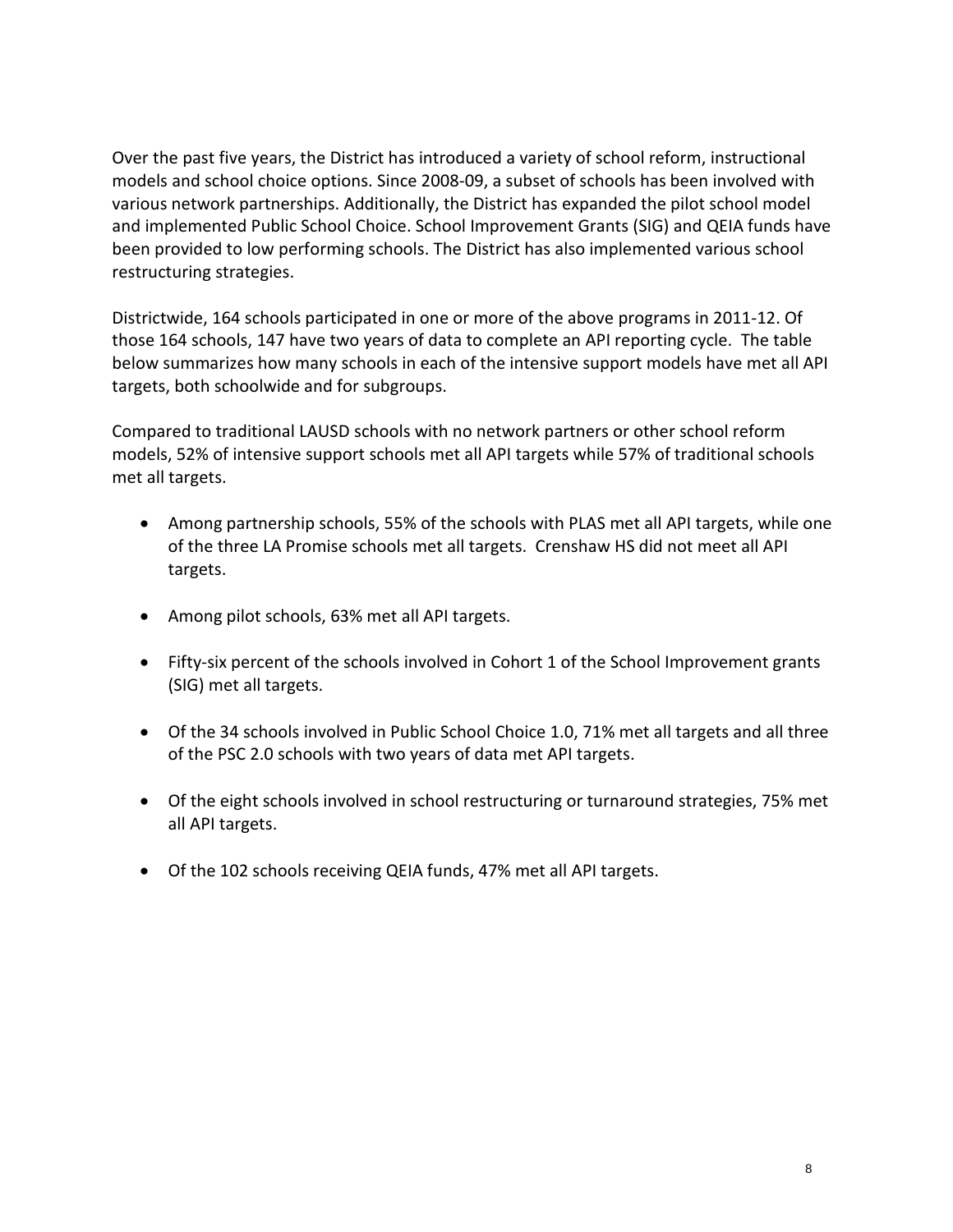|                                   | # of<br>Schools | # Met All<br><b>Targets</b> | % Met All<br><b>Targets</b> |
|-----------------------------------|-----------------|-----------------------------|-----------------------------|
| Traditional LAUSD Schools*        | 497             | 284                         | 57%                         |
| Intensive Support Schools         | 147             | 76                          | 52%                         |
|                                   |                 |                             |                             |
| Partnership Schools               |                 |                             |                             |
| <b>PLAS</b>                       | 22              | 12                          | 55%                         |
| <b>LA Promise</b>                 | 3               |                             | 33%                         |
| <b>Greater Crenshaw</b>           | ı               | 0                           | 0%                          |
|                                   |                 |                             |                             |
| <b>Pilot Schools</b>              | 16              | 10                          | 63%                         |
|                                   |                 |                             |                             |
| School Improvement Grant<br>(SIG) | 9               | 5                           | 56%                         |
|                                   |                 |                             |                             |
| <b>Public School Choice</b>       |                 |                             |                             |
| 1.0                               | 34              | 24                          | 71%                         |
| 2.0                               | 3               | 3                           | 100%                        |
|                                   |                 |                             |                             |
| <b>Restructured Schools</b>       | 8               | 6                           | 75%                         |
|                                   |                 |                             |                             |
| <b>QEIA Schools</b>               | 102             | 48                          | 47%                         |

Table 12: *Schools Meeting All API Targets, Intensive Support Schools* 

#### **Schools with No API Scores**

Two elementary schools, Short Ave. and Capistrano did not receive an API Growth score due to testing irregularities that affected more than 5% of the student population. Open Charter Magnet did not receive an API due to demographic changes that are being corrected with CDE.

## **II. 2012 ADEQUATE YEARLY PROGRESS (AYP) -- FEDERAL ACCOUNTABILITY**

While the API presents a comprehensive composite measure of year-to-year improvements in school performance, the measures for Adequate Yearly Progress (AYP) focus solely on whether students are scoring proficient or advanced on state assessments. At elementary and middle school grades, proficiency is measured using the California Standards Tests (CST) in English language arts and math, as well as assessments for students with disabilities (CAPA and CMA). At the high school level, proficiency is measured by performance of only  $10^{th}$  graders on the California High School Exit Exam (CAHSEE) and CAPA for students with disabilities.

There are four main components to meeting AYP:

- 1. Participation rate in English language arts and Mathematics of 95% or greater
- 2. Percent proficient in English language arts and Mathematics
- 3. API as an additional indicator
- 4. Graduation rate (high schools only)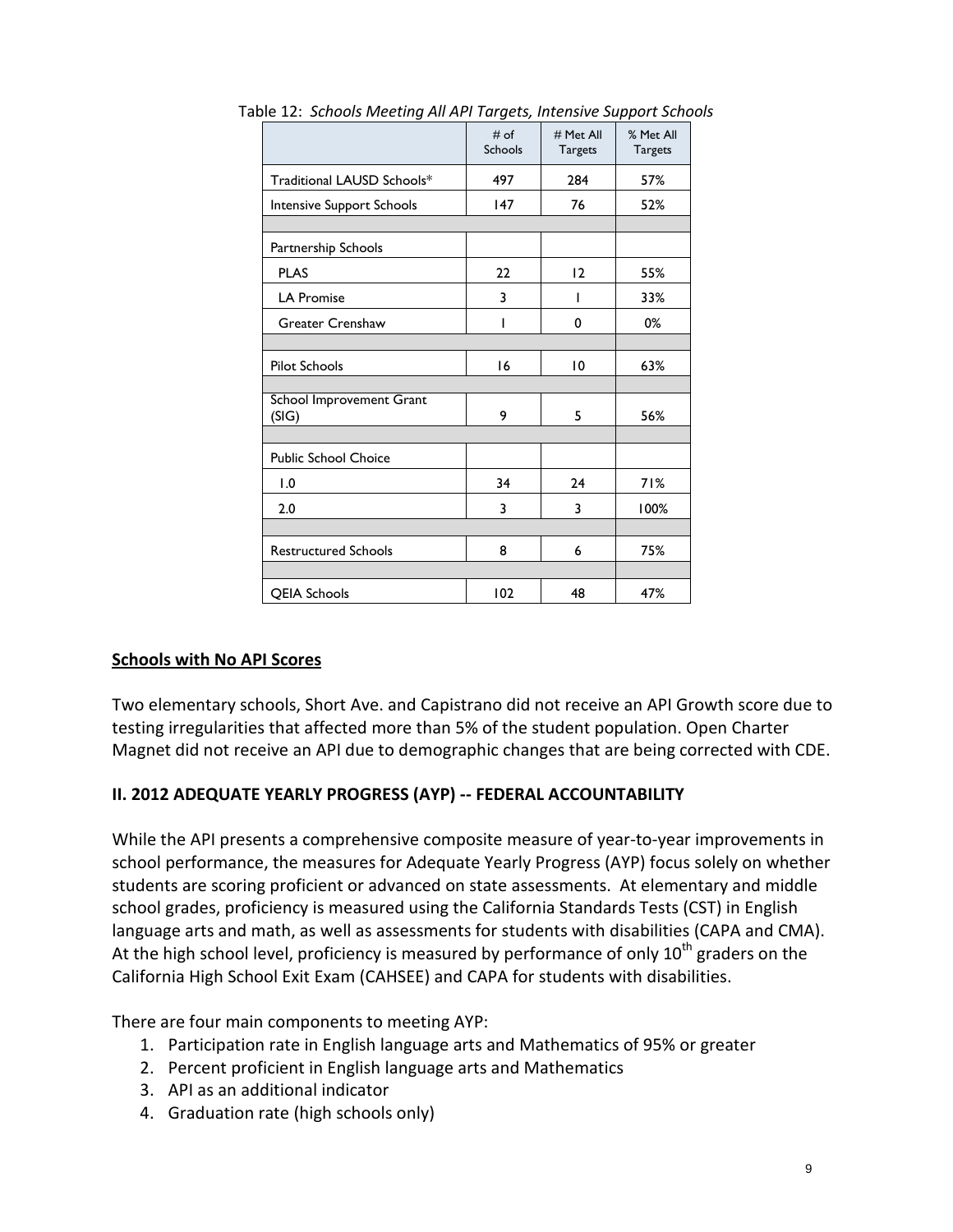In the 2011-12 school year, the targets for percent proficient and the minimum API requirement increased. The Districtwide target for proficiency increased from 67.0% to 78% in English language arts and from 67.3% to 78.2% in Mathematics. The targets will continue to increase yearly until they reach 100% in 2013-14.

To meet the API requirement for AYP purposes, the school or district must demonstrate growth of at least one point or have a minimum score of at least 740, an increase from 710 last year.

Another component to meeting Adequate Yearly Progress is the graduation rate. The graduation rate for 2010-11 must be at least 90% or the district can meet graduation rate by using a variable growth target or fixed growth target.

A school district may have up to 50 requirements to meet all AYP criteria. In 2012, LAUSD met 33 of its 50 AYP criteria. The following criteria were not met:

- AYP target of 78% proficient in English language arts -- The District did not meet this criterion. The only subgroups that met the proficiency criteria were Asian, Filipino, Pacific Islander and students with Two or More Races. While each subgroup has increased the percent of students scoring proficient and advanced in the past four years, the growth was not high enough to reach the increased target.
- AYP target of 78.2% proficient in Mathematics The District did not meet this criterion. Asian, Filipino, Pacific Islander and students with Two or More Races were the only subgroups that exceeded the proficiency target. Although every subgroup increased the percentage of students scoring proficient and advanced, these subgroups did not reach the targeted proficiency rate.
- Graduation Rate The 2012 AYP includes the four-year graduation rate for the first time, based on CDE calculations from the California Longitudinal Pupil Achievement Data System (CALPADS). The AYP goal for graduation is 90%. However, schools and districts can also meet the graduation rate based on a fixed growth target rate or a variable growth target rate. LAUSD's four-year cohort graduation rate for 2010-11 of 61% (as calculated by CDE) did not meet the graduation rate criterion.

Districtwide, AYP proficiency in English language arts increased to 50% in 2012. Every subgroup increased proficiency rates, however, the increases were not high enough for all subgroups to meet the AYP target of 78%. Proficiency in English Language Arts for AYP purposes includes the California Standards Tests (CST) in grades 2-8 and the California High School Exit Exam (CAHSEE) for  $10<sup>th</sup>$  Grade only. Assessments for students with disabilities (CMA and CAPA) are also included. For AYP purposes, the English Learner subgroup includes reclassified English learners who have not scored proficient or above for three years.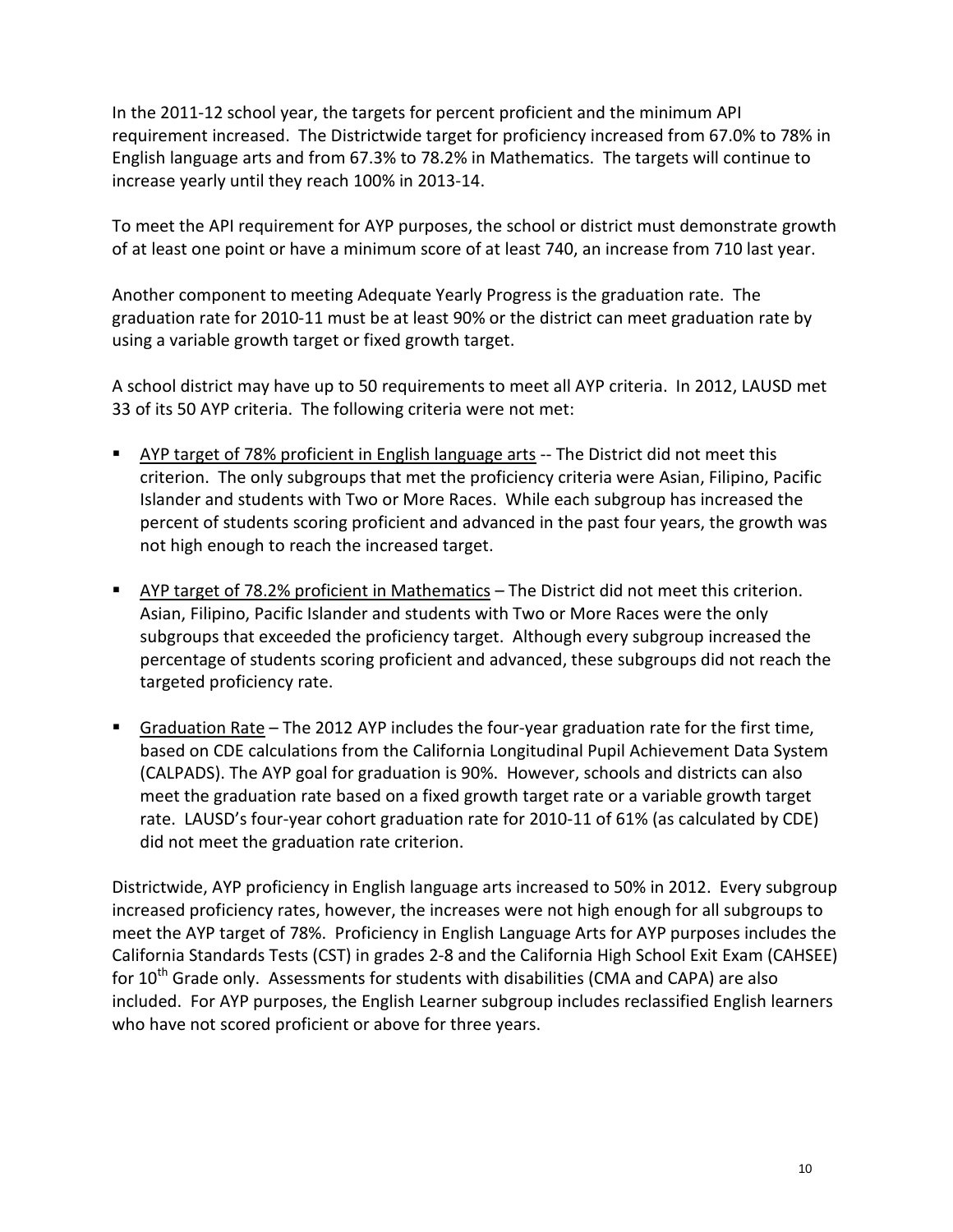

Figure 13: *AYP Proficiency Rates in English Language Arts* 

In Mathematics, Districtwide proficiency for AYP purposes reached 52%. As in English Language Arts, all subgroups increased proficiency rates but the gains were not high enough for all subgroups to meet the AYP target of 67.3. Proficiency for AYP purposes includes CST, CMA and CAPA scores for grades 2-8. For Grade 8, tests in Algebra, Geometry or any other end-of-course Math test are included. For Grade 10, the Math portion of the CAHSEE and grade 10 CAPA scores are included.

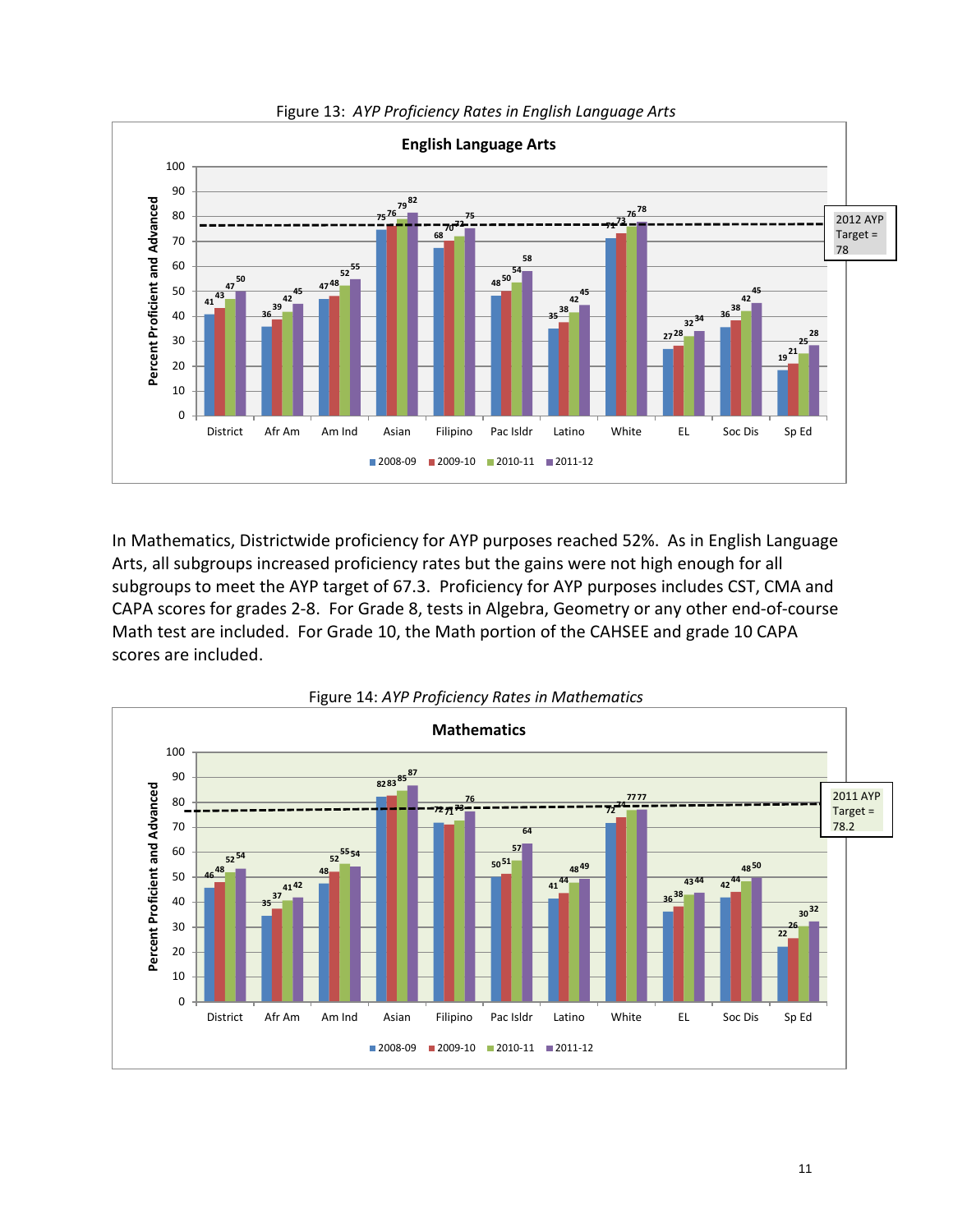All schools, regardless of whether they receive Title I funding, are expected to meet AYP. Across all schools in LAUSD, 18% of the schools met all AYP criteria, with 23% at the elementary level. Among charter schools, 20% met AYP criteria, with the highest percentage at the elementary level.

|              | # of<br><b>Schools</b> | # Met<br><b>AYP</b> | % Met AYP |
|--------------|------------------------|---------------------|-----------|
| <b>LAUSD</b> |                        |                     |           |
| Elementary   | 500                    | 116                 | 23%       |
| Middle       | 84                     | 5                   | 6%        |
| High School  | 173                    | 17                  | 10%       |
| All Schools  | 757                    | 138                 | 18%       |
| Charter      |                        |                     |           |
| Elementary   | 75                     | 20                  | 27%       |
| Middle       | 45                     | 10                  | 22%       |
| High School  | 59                     | 5                   | 8%        |
| All Schools  | 179                    | 35                  | 20%       |

Table 15: *Schools that Met AYP, LAUSD and Charter*

#### **III. PROGRAM IMPROVEMENT STATUS**

Schools that receive federal Title I funds and do not make AYP criteria for two consecutive years are subject to identification for Program Improvement (PI). With the increase in the AYP target this year, more schools entered PI status. In the 2012-13 school year, 516 Title I schools are in Program Improvement status. Seventy-seven schools entered into Program Improvement status this year because they did not meet the same AYP criteria for two consecutive years. Additionally, 186 schools did not meet AYP criteria and advanced another year in Program Improvement status. Among PI Year 5 schools, 200 schools did not meet AYP targets and will continue in Program Improvement Year 5 status.

However, 53 PI schools met all AYP targets and will be eligible to exit PI in 2012-13 if targets are met next year or if the schools meet safe harbor provisions. Eight schools met all AYP targets for two consecutive years and exited Program Improvement.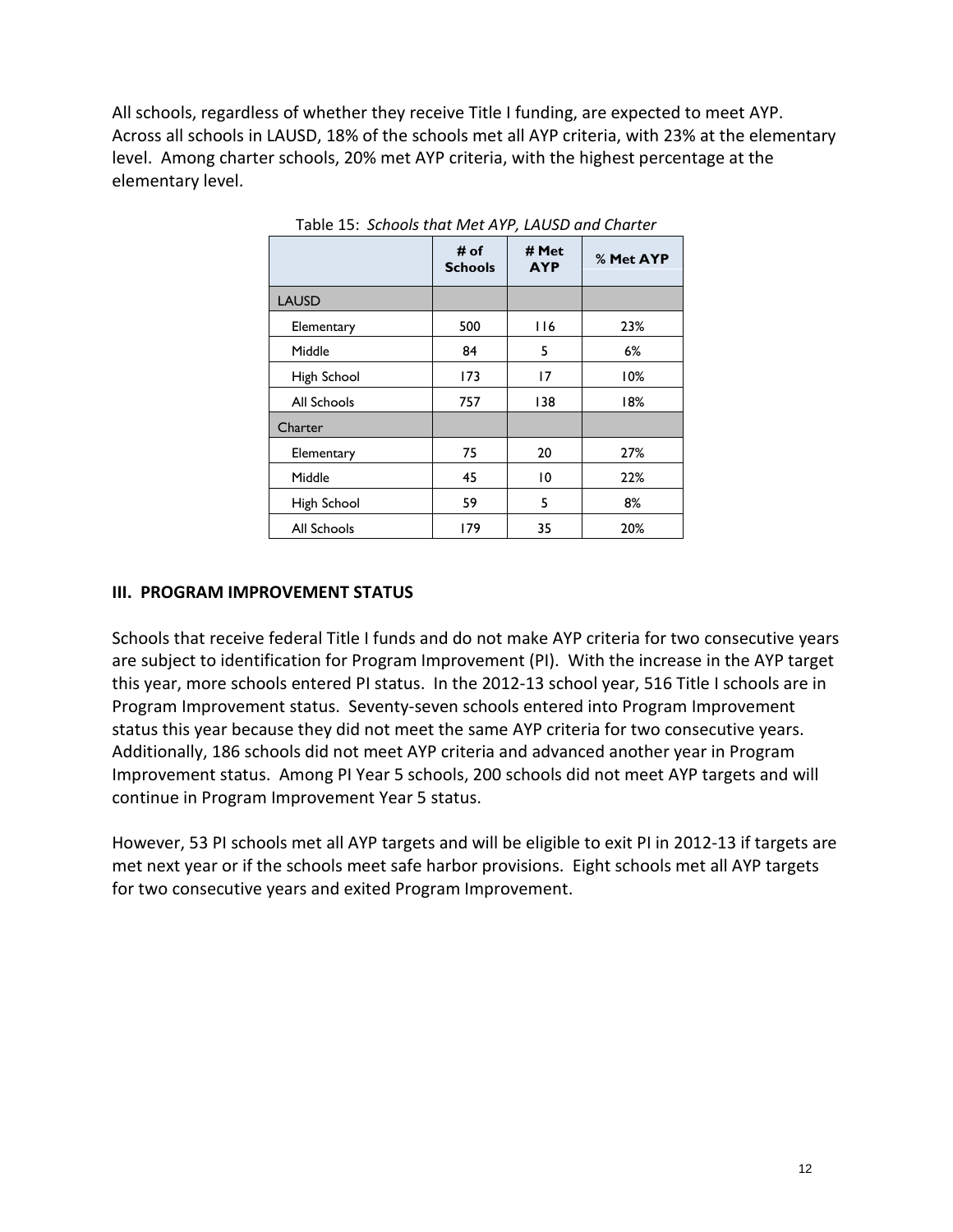| Year in PI              | <b>New to PI</b> | <b>Did Not</b><br><b>Meet AYP</b><br>&<br><b>Advanced</b><br>in PI Status | Continuing<br>PI Year 5<br><b>Schools</b> | Made AYP<br>& Eligible<br>to Exit<br>$2012 - 13$ | Total # of<br><b>PI Schools</b> | <b>Exited PI</b><br><b>Status</b> |
|-------------------------|------------------|---------------------------------------------------------------------------|-------------------------------------------|--------------------------------------------------|---------------------------------|-----------------------------------|
| Year I                  | 77               | $-$                                                                       | $- -$                                     | 12                                               | 89                              | 3                                 |
| Year 2                  | $-$              | 63                                                                        | $- -$                                     | 10                                               | 73                              |                                   |
| Year 3                  | $-$              | 43                                                                        | $- -$                                     | 10                                               | 53                              |                                   |
| Year 4                  | --               | 37                                                                        | $-$                                       | 5                                                | 42                              |                                   |
| Year 5                  | $-$              | 43                                                                        | 200                                       | 16                                               | 259                             | 3                                 |
| <b>Total PI Schools</b> | 77               | 186                                                                       | 200                                       | 53                                               | 516                             | 8                                 |

Table 16: *LAUSD Program Improvement Schools and Status*

## **Charter Schools**

Among charter schools, 87 are in Program Improvement. Thirty-seven charter schools entered Program Improvement this year. Thirty-six charter schools did not meet AYP targets and advanced another year in Program Improvement status. Eight charter schools in PI Year 5 did not meet AYP and advanced another year in PI Year 5 status. Six charters made AYP and are eligible to exit Program Improvement in 2012-13 if all targets are met. Two charter schools, Community Charter and Para Los Ninos, exited PI status.

| Year in PI              | <b>New to PI</b> | <b>Did Not</b><br><b>Meet AYP</b><br>&<br><b>Advanced</b><br>in PI Status | <b>Continuing</b><br>PI Year 5<br><b>Schools</b> | Made AYP<br>& Eligible<br>to Exit<br>$2012 - 13$ | Total # of<br><b>PI Schools</b> | <b>Exited PI</b><br><b>Status</b> |
|-------------------------|------------------|---------------------------------------------------------------------------|--------------------------------------------------|--------------------------------------------------|---------------------------------|-----------------------------------|
| Year I                  | 37               | $-$                                                                       | $- -$                                            | 3                                                | 40                              |                                   |
| Year 2                  | --               | 22                                                                        | --                                               | $\overline{2}$                                   | 24                              |                                   |
| Year 3                  | --               | $\overline{\mathbf{4}}$                                                   | --                                               |                                                  | 5                               |                                   |
| Year 4                  | --               | 8                                                                         | --                                               | --                                               | 8                               |                                   |
| Year 5                  | --               | $\mathfrak{p}$                                                            | 8                                                | --                                               | 10                              |                                   |
| <b>Total PI Schools</b> | 37               | 36                                                                        | 8                                                | 6                                                | 87                              | $\overline{2}$                    |

Table 17: *Charter Program Improvement Schools and Status*

Although proficiency targets increased for AYP, **ten** schools exited Program Improvement by meeting targets for two consecutive years. These ten schools met AYP under the Safe Harbor provisions schoolwide and for many of the subgroups. The Safe Harbor provision allows AYP criteria to be met if the school shows progress in moving students from scoring below the proficient level to the proficient level or above on the assessments, in addition to meeting the API criteria and participation rates. The ten schools met AYP criteria by decreasing the percentage of students below proficiency by 10 percent.